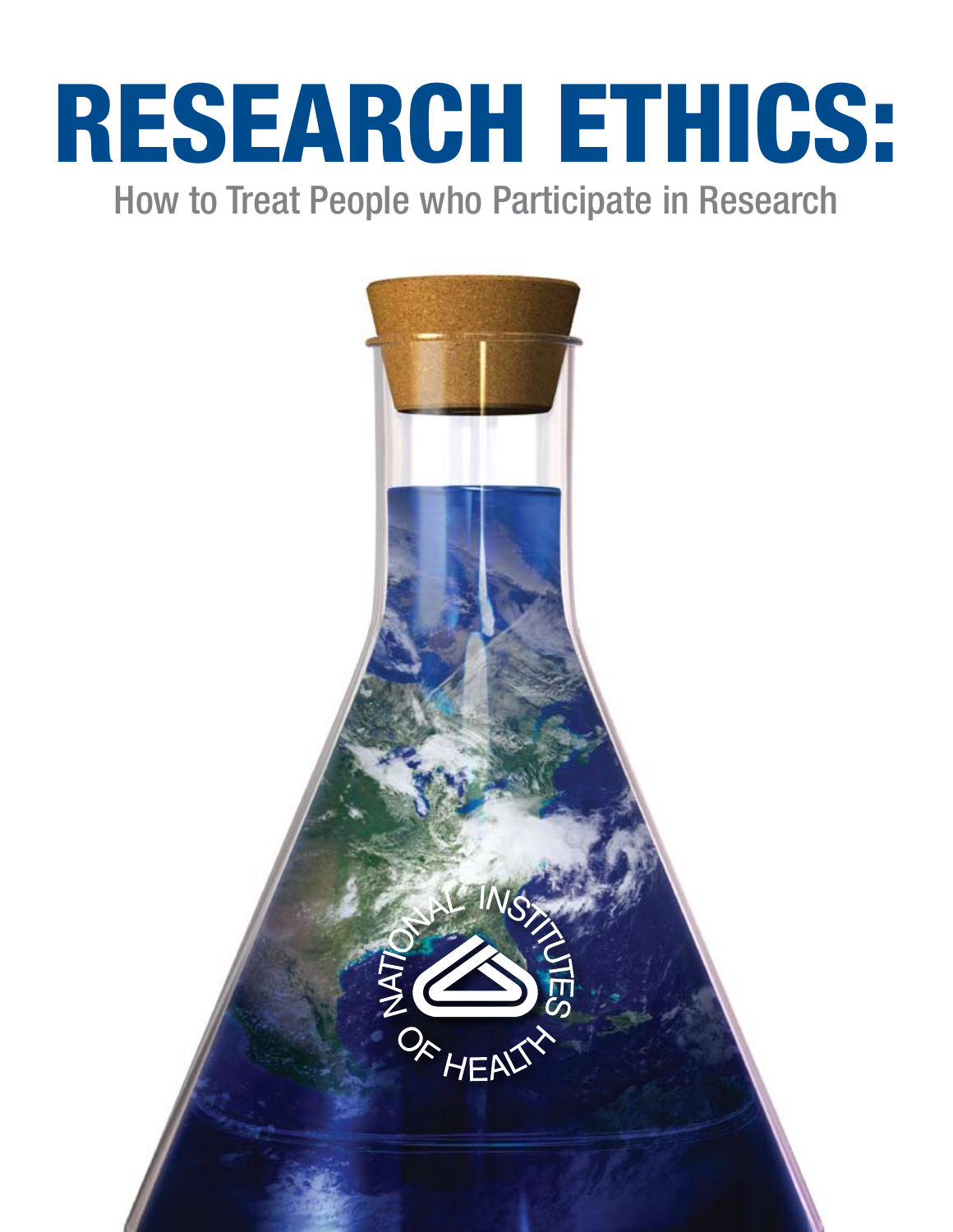# TABLE OF CONTENTS

| Introduction                               |    |
|--------------------------------------------|----|
| Introduction to the 7 Principles           |    |
| <b>Other Important Concepts and Issues</b> |    |
| <b>Applying the Principles</b>             | 10 |
| <b>Further Reading</b>                     |    |

## **AUTHORS**

Ezekiel Emanuel, M.D., Ph.D. Emily Abdoler, B.A. Leanne Stunkel, B.A.

2 Research Ethics | National Institutes of Health Clinical Center Department of Bioethics | **www.bioethics.nih.gov**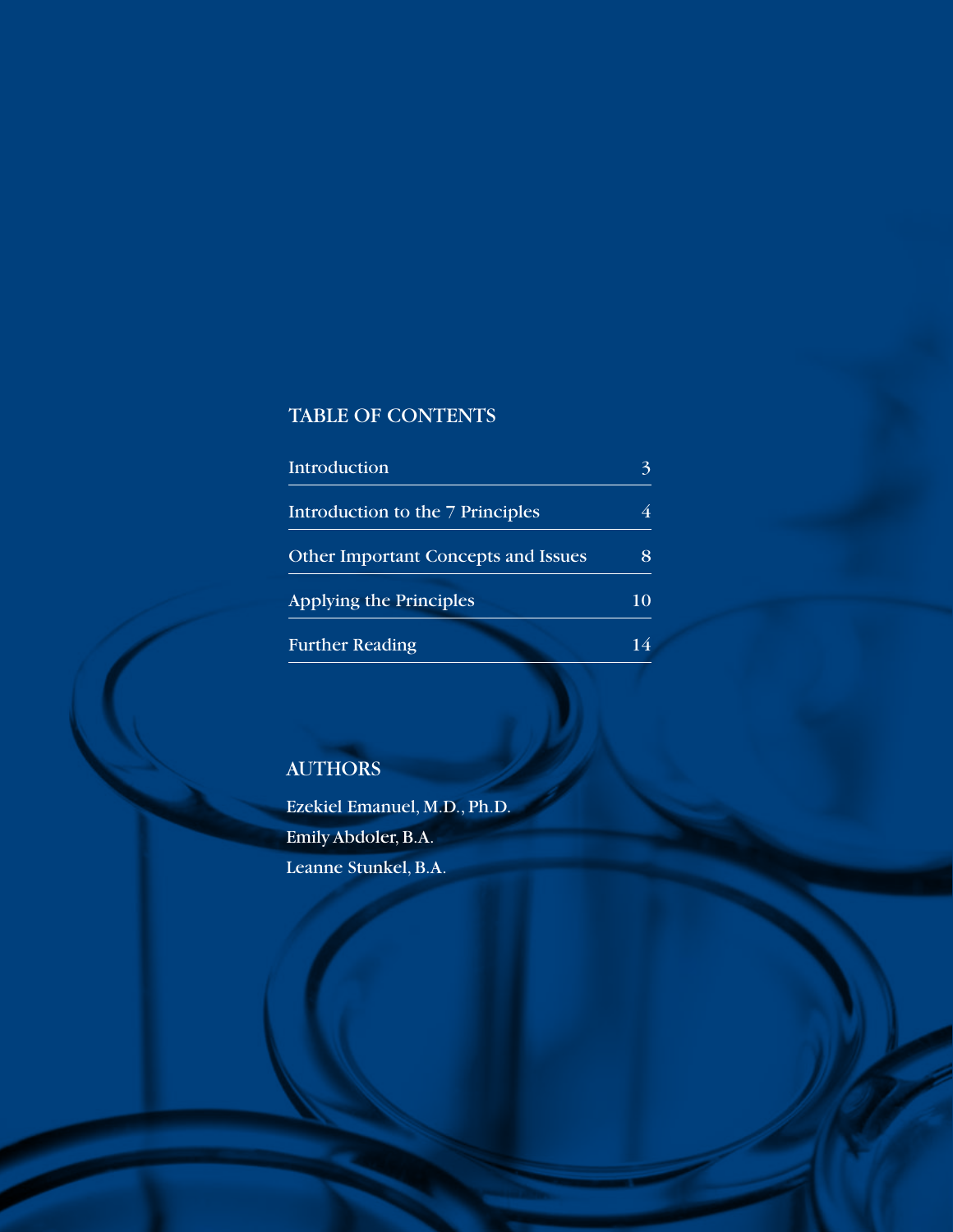## **Introduction**

In Alabama from the 1930s to 1970s, researchers recruited black men to participate in a study of syphilis – a terrible disease that can cause disability and death. The researchers told the men participating that they were getting medical treatment, even though they were not. In fact, when the study began syphilis was untreatable. The researchers instead wanted to study what syphilis does to the body over time. After World War II, when a treatment – penicillin – was available for syphilis, the researchers kept the men from receiving it because they wanted to study what happened as the disease got worse. *What makes this study – the Tuskegee syphilis study – unethical? What is wrong with the way the researchers acted?*

A human exercise experiment or class survey designed by a student for a science fair seems very different from the Tuskegee syphilis study. However, is there anything about student studies that might raise ethical concerns?

Human subjects research is exactly what it sounds like. It is research that uses people as the subjects of experiments or studies. It can include giving people new drugs, doing tests on their blood, even having them take surveys. Researchers have a duty to treat the people they study ethically and respectfully. In particular, it is important to make sure that researchers do not exploit their subjects. *Exploitation is addressed further on page 9.*

Unfortunately, as the Tuskegee syphilis study shows, some people were treated horribly during research studies in the past. German and Japanese researchers, for instance, conducted terrible experiments on prisoners during World War II. Many other incidents took place before the 1970s, when some U.S. doctors experimented on hospital patients without telling them or failed to provide medicines that would have treated potentially deadly diseases. Today, there are ethical principles for research to help ensure that people who participate are not harmed and that the scandals of the past do not occur again. These principles even apply to student research projects with humans, and they are important for you to think about as you design experiments.

If people are afraid that research is unethical, nobody will participate. Without participants, it will be impossible to develop new medicines and treatments. We all benefit from the advances made possible through medical research, from more effective chemotherapy, to vaccines that protect against deadly disease, to increased knowledge about nutrition and healthy lifestyles. None of this would have been possible without the selfless contributions of millions of human research subjects.

*Some people use the term "participant" and others use the term "subject" to refer to a person who participates in a research study. Both are acceptable, but here the word "subject" is used.*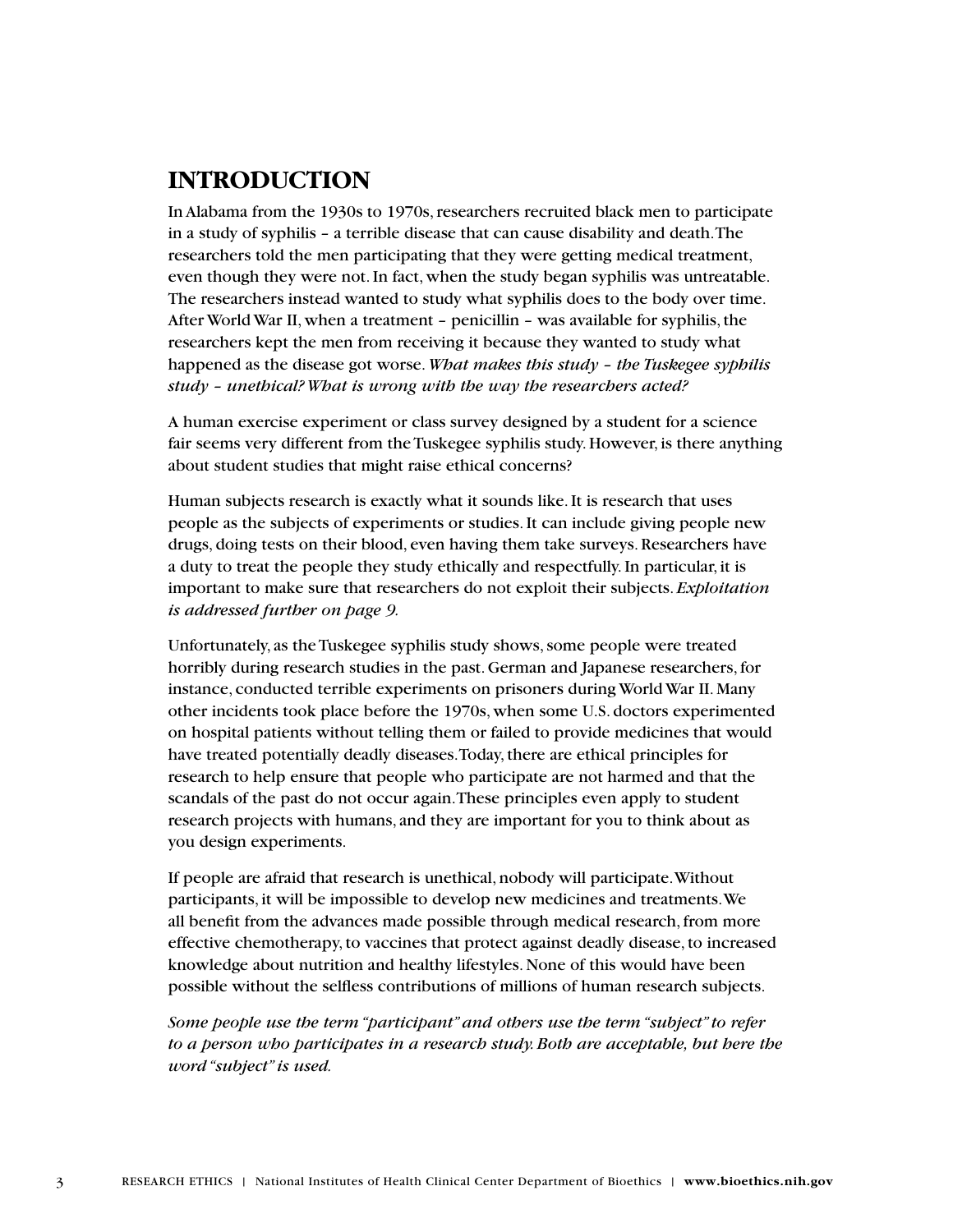# **Introduction to the 7 Principles**

One way to protect the people participating in research is to consider seven principles for ethical research. They are:

**1) Social Value**

**5) Independent Review**

**2) Scientific Validity**

**6) Informed Consent**

- **3) Fair Subject Selection**
- **4) Favorable Risk-Benefit Ratio**
- **7) Respect for Enrolled Subject**

Each principle is described below:

#### **1. Social Value**

To be ethical, human research studies must have **social value**. This means the study should help researchers determine how to improve people's health or well-being. Research can do this directly, by providing results that lead to better tests and treatments for disease. Research can also help indirectly, by generating information that increases understanding and guides future research. If the research doesn't help in either of these ways, it wastes money and resources. Most importantly, it is unethical to put people at risk of harm or even discomfort when neither they nor society can benefit. When researchers conduct studies that repeat what is already well known or that is based on frivolous questions, their work lacks social value. However, student science fair projects have social value even if they do not directly lead to new information about nature, the human body, or medicine. Doing experiments is essential for learning the scientific method. There is great social value in teaching and training the next generation of researchers.

Another component of social value is researchers sharing their results with other researchers and with the public. After all, if no one else is aware of the results, then the research cannot help improve people's health. Student researchers can share their research at science fairs or during class presentations.

#### **2. Scientific Validity**

It is only fair to ask people to donate their time and take risks for research that is **scientifically valid**. In other words, the research should be expected to produce useful results and increase knowledge, which is important because there is a limited amount of money and supplies for research. Research that is not scientifically valid wastes these resources. Furthermore, research only results in increased knowledge if others take the results seriously. Often researchers will not believe the results of an experiment if it does not follow the scientific method. This means that a research study must be carefully planned to answer a specific question. There should be a hypothesis to be tested, a control, and controlled variables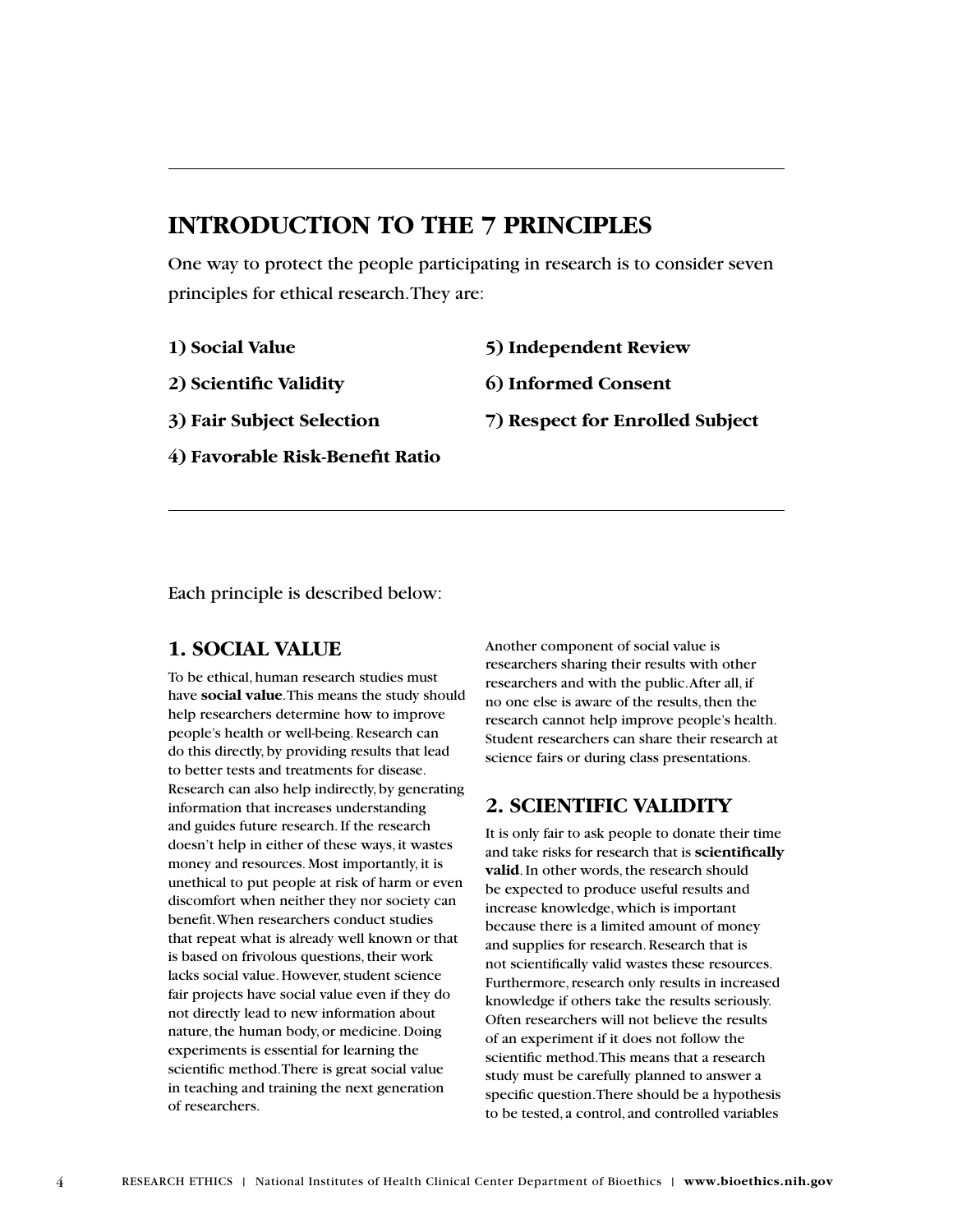when appropriate. Also, experiments must be long enough and include enough subjects to make the results convincing. Researchers often say that good research is **reproducible**. This means that if other researchers did the same experiment, they would get similar results.

Sometimes a researcher hoping to get a certain result will design her research in a way that makes that result more likely. This is known as **bias**, and whether it is purposeful or accidental, it is not scientifically valid. For example, a researcher testing a new cancer drug might only choose human subjects she thinks will get better. This might make the drug look more effective than it really is. Or, a researcher testing a new drug might compare the new drug with a lower dose of an old drug. This would make the new drug look good, but it is not a useful comparison. Researchers must design their experiments to avoid conscious or unconscious bias.

# No experiment is 100% valid, but researchers should design their experiments to be as good as possible.

Although researchers try to make their experiments as valid as possible, no experiment can discover the truth perfectly or completely. Researchers have to make trade-offs between getting the best data and spending too much money or taking too much time. No experiment is 100% valid, but researchers should design their experiments to be as good as possible.

#### **3. Fair Subject Selection**

Researchers should use **fair subject selection**; that is, they should be fair in both recruiting and deciding which people can be in the study. The goal of this practice is to be fair both to

the people who might be subjects, as well as to people who might benefit from the treatment or method being studied. All different kinds of people are needed to participate in research. Studies will eventually benefit more people if a wide range of people participate; sometimes particular medicines or treatments affect different groups of people in different ways, and it is important to discover these differences.

Further, participation in research can sometimes benefit individual subjects. So, a broad set of people should have the opportunity to participate and therefore enjoy the rewards of the research. While some people think that they have a right to participate in research because of these benefits, this is not the case. No individual has a right to participate in a particular research study. Nevertheless, whole groups of people, likes those who are a certain age or race or gender, should not be excluded without a good scientific or safety reason.

On the other hand, research can be dangerous or hard for subjects. It is not fair to only use people who are easy to talk into participating, such as past cases when researchers used prisoners because they were easy to recruit. Given all of these considerations, researchers must carefully consider the research question and which people best can help answer it when deciding whom to recruit and whom to select for participation in their studies.

#### **4. Favorable Risk-Benefit Ratio**

For research to be ethical, any risks must be balanced by the benefits to subjects, and/or the important new knowledge society will gain. This comparison is known as the **risk-benefit ratio**. The riskier the research study, the more benefit it must offer to be considered ethical. As a part of this, the risks and burdens should be as low as possible. A research **burden** can be the time it takes people to participate or the inconvenience or discomfort it causes them. Researchers must show that they cannot answer their question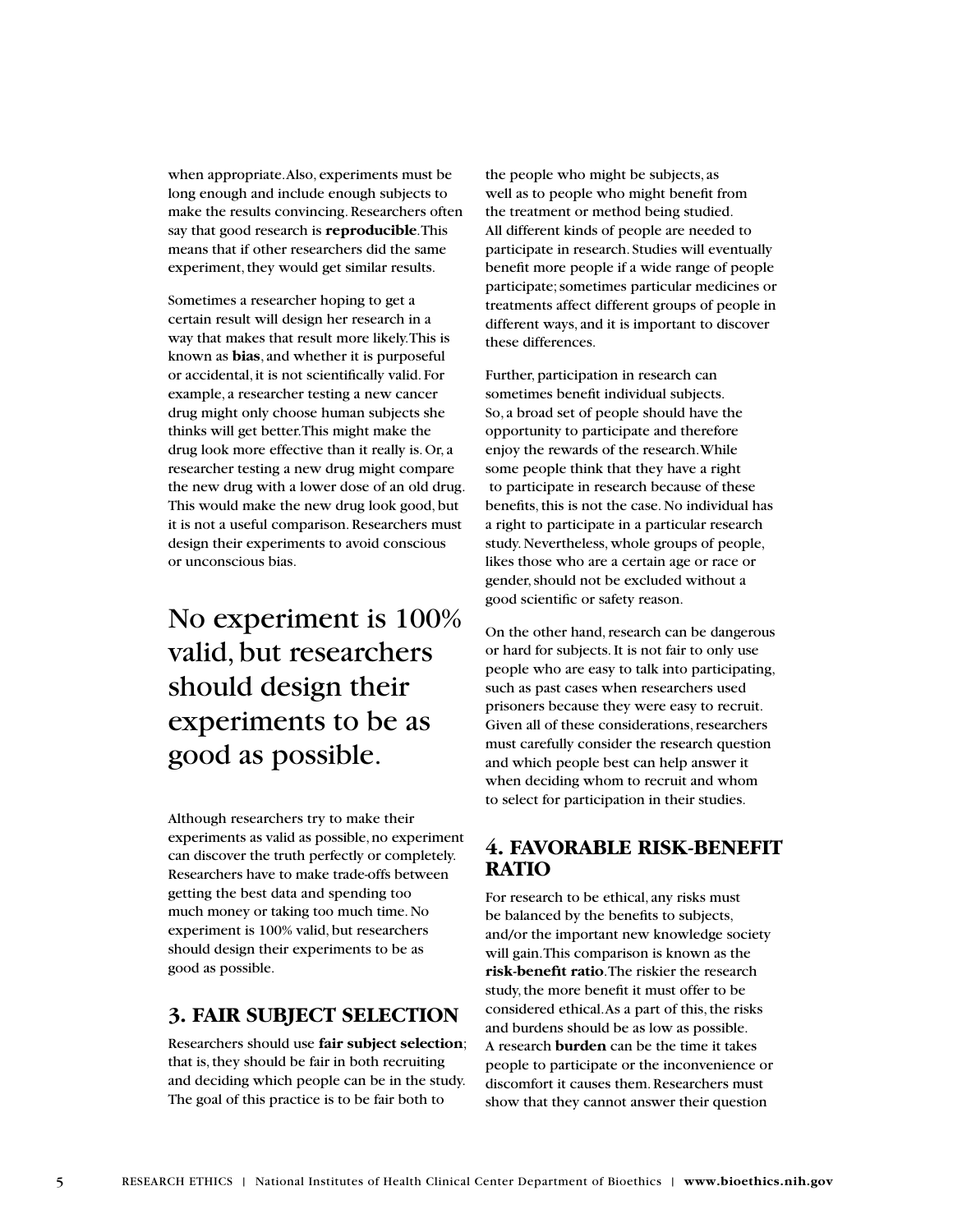in a less risky or burdensome way. For example, if the study can be done with one tube of a person's blood, then two tubes should not be taken. In order to further improve the riskbenefit ratio, researchers should try to improve the health benefits that people get from the research. Other benefits, like getting paid, may be important to the subjects. However, such **non-medical** benefits are not considered in a study's risk-benefit ratio.

Even a research study that does not give subjects health benefits can be ethical, as long as the study is designed to potentially benefit society. For this kind of study, the risks should be low. Further, the risks should be outweighed by the benefits society gets from the study the **social value** of the research. One example of a low-risk study that does not benefit the subjects but may benefit society is having people complete surveys or questionnaires. However, some people think that surveys, especially those that address sensitive subjects like drug use, can be risky because of the stress they might cause subjects or the potential that subjects' private information will become public. Given these worries, researchers should always be very careful to minimize risk and protect subjects, even when conducting surveys.

#### **5. Independent Review**

Researchers have a lot to consider when they design their research studies. They also believe strongly in the research they are doing. As a result, even the most careful researchers might overlook ways they could improve their research to make it more consistent with ethical principles or other requirements for research. For example, they might make the study riskier than it needs to be or might target only subjects who are easy to talk into participating. To avoid such problems, a group of people who are **not** connected to the research are required to give it an **independent review**. The group responsible for this activity is often called an **Institutional Review Board** (IRB). If IRBs had existed in the past, many unethical studies might have been prevented.

Not only does independent review help make sure research studies fulfill all of the ethical principles, but it is also important for building society's trust in research. If people know that research has been reviewed and approved by an independent group, they will be more confident that it is ethical and that the people who participate will be treated fairly.

If people know that research has been reviewed and approved by an independent group, they will be more confident that it is ethical and that the people who participate will be treated fairly.

*For science fair projects, the independent review could include certain people, such as a teacher, a school administrator, and a person trained in psychological testing. It is especially important that IRB members are not involved in any project they review. For instance, if a parent, teacher, or researcher/ mentor of a student was on the IRB, they might review their student's project more favorably. This is considered a "conflict of interest", a term discussed further on page 9.*

#### **6. Informed Consent**

People who might be subjects in a research study must first be told about the details of the study. If they then agree to participate, they give **informed consent**. There are four components of informed consent. First, the subject must be **competent**. This means that he or she is mentally capable of understanding the facts about the research and making a decision based on them. Second, the researcher must give a full **disclosure**. This means that the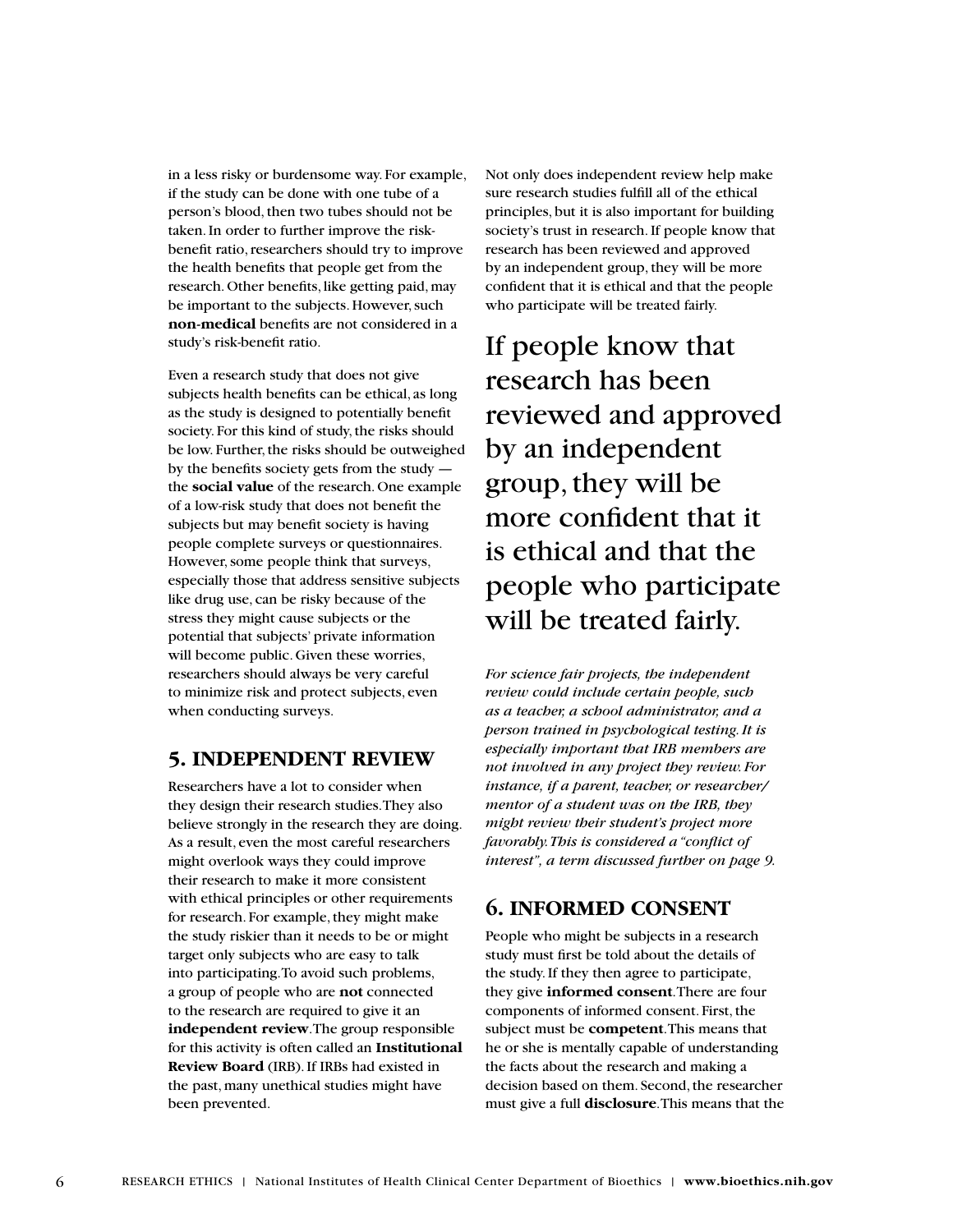researcher must tell subjects what they need to know about the study, including the goals and benefits of the study and what risks subjects will face. The researcher must also tell subjects what they will have to do as part of the study and what options they have besides being in the study. Third, subjects must **understand** what the researcher tells them. A full disclosure is useless if the subject does not understand. Fourth, the subject's decision to participate must be **voluntary**, rather than the result of pressures such as **undue inducement** or **coercion**. *These terms will be addressed on page 8.*

Usually, subjects will sign an **informed consent form** to show that they have had the research explained to them and that they agree to participate. In some studies, however, there does not have to be a signed form. For example, a telephone interview is minimal risk, and it is enough for the subjects to say that they consent. Informed consent is important because in the past, researchers sometimes tricked people into participating in research. They did this by telling them they were getting medical treatment or by lying about the reason for the research.

*In 1963, doctors injected live cancer cells into patients at a nursing home called the Jewish Chronic Disease Hospital. The researchers wanted to find out how fast their immune system would get rid of the cancer cells. The patients were told that this was a "skin test." Cancer is not contagious, so the patients could not have gotten cancer. Still, the study was not ethical. Even though they agreed to receive the "skin test," the patients did not give informed consent because the doctors lied to them about the purpose of the study and the tests they would get.*

By law, children and teenagers under age 18 are usually not old enough to give informed consent. Also, many Alzheimer's patients, and other patients with diseases or conditions that affect the brain, are not competent to give informed consent. However, it is still important to study new medicines for children and treatments for diseases like Alzheimer's. Even if research subjects cannot give informed consent because they are not competent or are underage, it is still possible for them to

participate in research. First, a competent family member or guardian must give informed consent. Then, the subject should agree to participate, which is called **assent**. It is important to remember that for research on people who are not competent, there should be both informed consent from the guardian and assent from the subject if they are capable of giving it.

*For this science fair, getting a parent's informed consent may be referred to as getting "parental permission." In this situation, think of adults as giving consent, and children and teenagers as giving assent and getting parental permission.*

# Elements of Informed Consent:

- Competence
- Disclosure
- Understanding
- Voluntariness

#### **7. Respect for Subjects**

In order to show respect to human subjects, researchers must:

- Continue to check the well-being of each subject as the study proceeds. Researchers should remove subjects from the study if it becomes too risky or harmful.
- Keep any information about the subjects confidential.
- Allow subjects to quit the study any time they want.
- Tell subjects about any new information they may need to know. This includes new risks that the researchers learn about after the study starts and new treatments that might become available for subjects who are sick.
- Share the results of the study with the subjects, showing that they are partners in the research.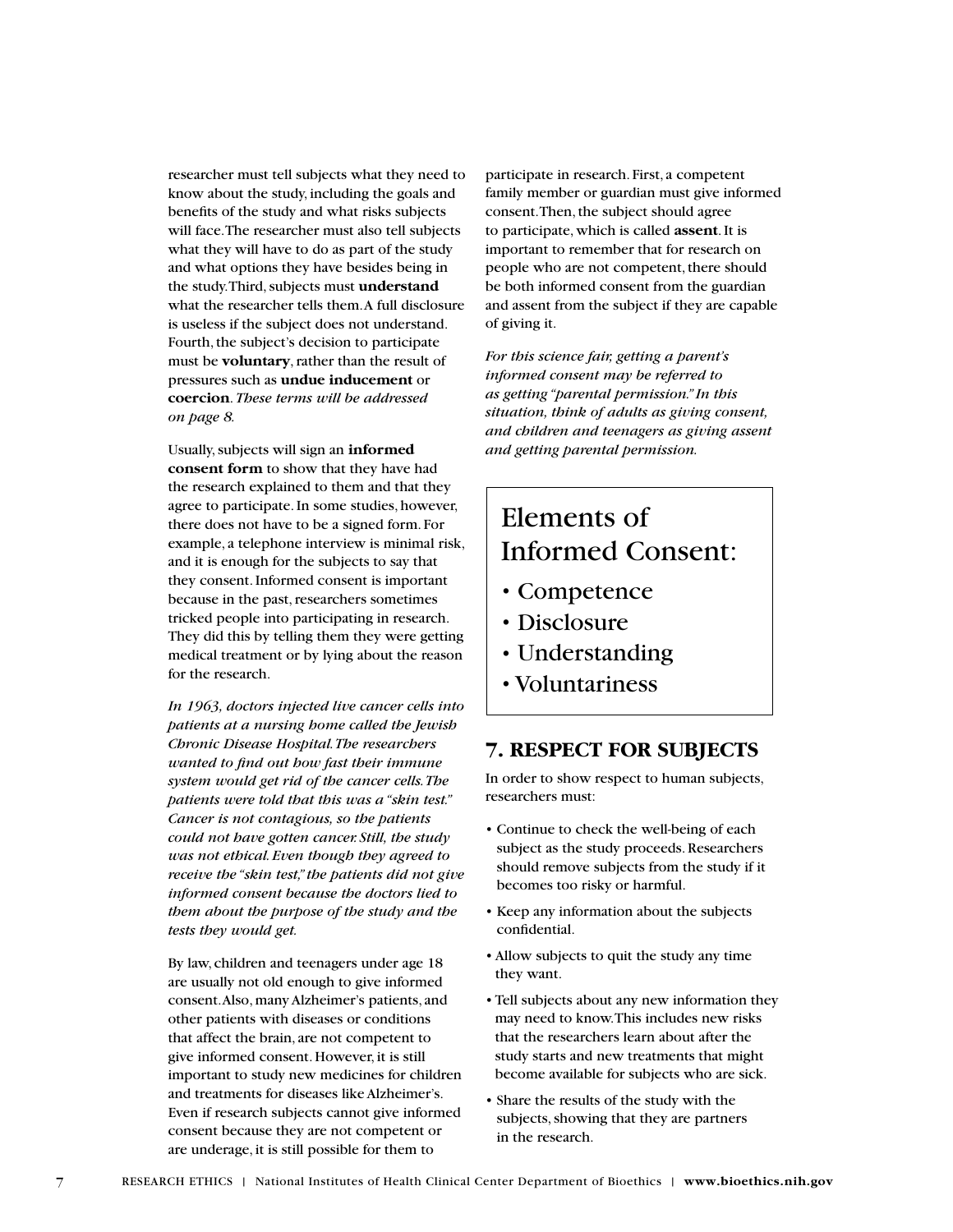# **Other Important Concepts & Issues**

#### **Minimal Risk**

Everyday life has risks. Each time somebody walks down the street, eats, drives in a car, plays basketball, or does anything else, he or she takes risks. In most cases, these risks are fairly small. For example, fewer than one in a million people die driving a car. When a study is no riskier than living everyday life, it is called **minimal risk**. Minimal risk studies do not have to benefit subjects to be ethical. However, they must at least have **social value** to make it worth using resources and taking the time of the subjects. This way, minimal risk studies still have a favorable risk-benefit ratio.

*For the most part, research that high school students perform by themselves is minimal risk. Specifically, surveys and taste tests are usually examples of minimal risk research studies.*

People worry that surveys can be risky if there are invasive questions, such as those found in surveys about drug use or sexuality, or if there are questions that could be traced back to the subject. However, research about surveys themselves has shown that surveys cause little stress. Likewise, taste tests are usually safe unless the subjects have food allergies or the tests involve dangerous substances.

#### **Payment & Undue Inducement**

An **inducement** is an offer, like money. It is used to get a person to do something that he or she might otherwise not be willing to do, like a job. For the same reason, researchers sometimes offer people money to participate in research. Whether or not they should be allowed to do this is a controversial subject. Research has risks and burdens, and some worry that people will feel pressure to be subjects only because they really need money.

When an inducement is so big that it leads people to take excessive risks, it is considered an **undue inducement**. Some worry that economically disadvantaged people will feel more of this pressure. As a result, they might participate in riskier research and take on more of the research burden. This raises concerns about the ethical principle of fair subject selection. Others worry that the prospect of earning money will make people think less carefully about the risks of a research study when deciding whether to participate.

The evidence suggests that these worries may be unfounded. Many people think it is acceptable to offer people money to participate in research. Currently, researchers are allowed to pay research subjects an amount of money that is based on the research study's time and inconvenience. In these cases, independent review assesses the use of money as an inducement to help ensure that subjects are not being led to take excessive risks. After the use of money has been approved by independent review, commercials, newspaper ads, and signs offering money are commonly used to try to recruit research subjects.

*An inducement does not have to be money. For example, college coaches may offer high school athletes fancy athletic shoes or the chance to go to college if they agree to play sports for the college. Or, a teacher may offer extra credit in class for students to participate in a survey.*

#### **Coercion**

**Coercion** is a threat to make someone worse off if they do not do something. The classic case of coercion is a thief threatening: "your money or your life." In research, coercion can occur when subjects feel that there will be negative consequences if they do not participate in a study. Like undue inducement, coercion makes subjects feel pressured to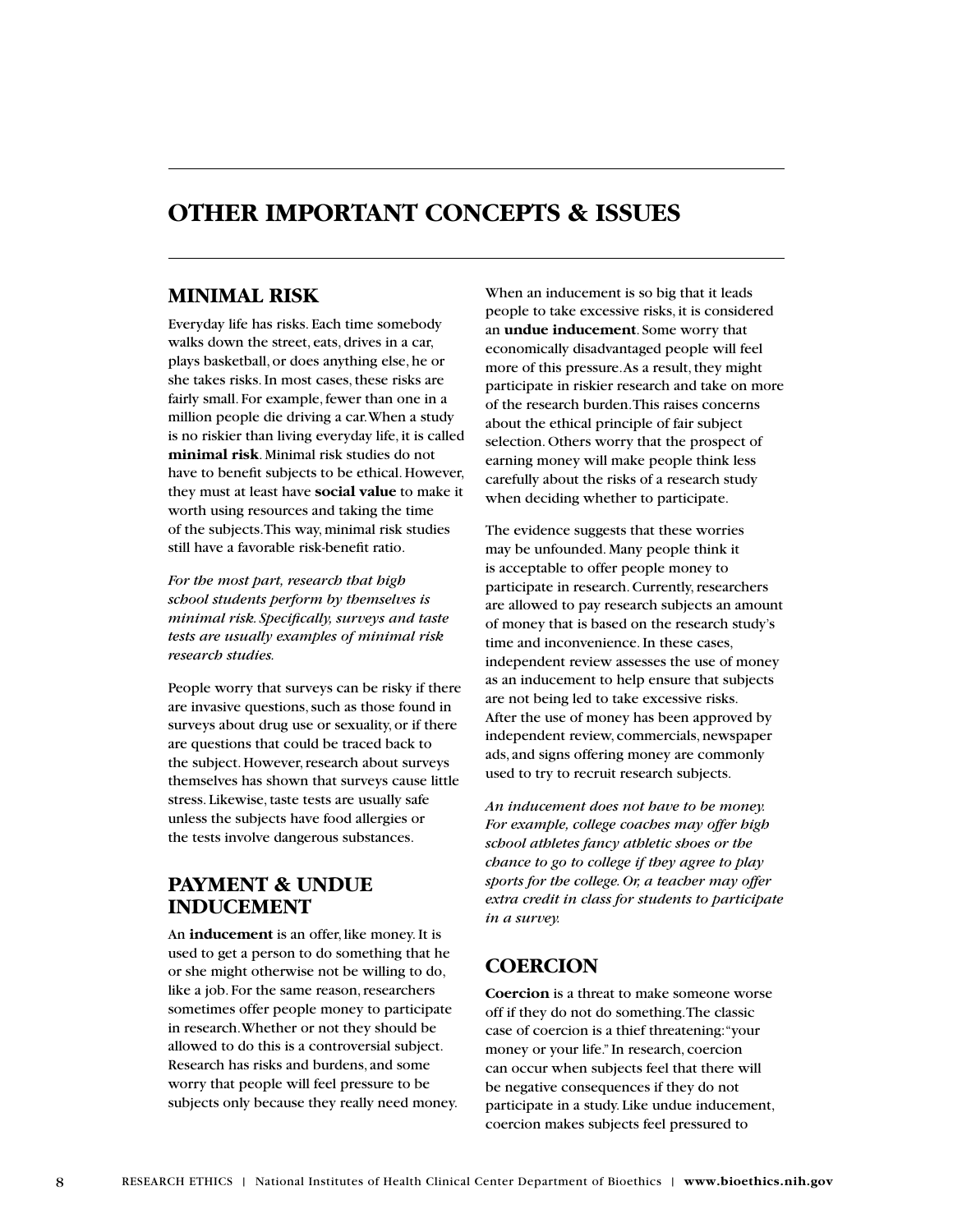participate in research. However, coercion is different from undue inducement. Undue inducement involves an offer, while coercion involves a threat. Many college professors do research, and some ask their students to participate. If the students are worried that they will get a bad grade if they refuse, then they may feel that they are being coerced into participating in the study.

When subjects are coerced, their decisions are not voluntary. Voluntary agreement is needed for informed consent.

#### **Exploitation**

**Exploitation** is when one person takes unfair advantage of another person. For instance, think about an older sister who talks her little brother into doing her chores. She agrees to pay him a nickel, even though she gets a dollar allowance each week for doing these chores. This is an example of exploitation. The little brother is not getting paid fairly for his work.

Exploitation of people who participate in research can sometimes occur because researchers have more power, knowledge, and control than subjects. Some worry about exploitation when researchers go to developing countries to do their research. They may not offer the people in these countries fair payment or benefits to participate in research. Others worry about exploitation when the people who participate are unable to protect themselves or stand up for what they want. Examples of such people include children, prisoners, and people who are very sick. Following the seven principles for ethical research reduces the chance that exploitation will occur.

#### **Data Integrity**

Researchers must collect, accurately record, and store the data from their experiments to have **data integrity**. Their research should be reproducible, and others should be able to look at the data from an experiment and come to the same conclusions. Researchers must not fabricate data, falsify data, or delete data for any

reason, even to make their results look better. To **fabricate** data is to make up data that is not real. To **falsify** data is to change data from what it actually is. These things are dishonest.

Another type of dishonesty is plagiarism. **Plagiarism** is when a person takes someone else's work and pretends it is hers. It is a kind of stealing and can occur when a researcher copies someone else's ideas, data, or words. Like plagiarism, it is also wrong for a person to claim that they did a research study or experiment when someone else did it for them. You may have heard about cases when parents did science fair experiments for their children. When the children present these experiments as their own work, they are being unethical.

Data integrity is part of the ethical principle of scientific validity. Without data integrity, research results are not valid. Such research wastes resources and the time of human subjects.

#### **Conflict of Interest**

When a researcher has other goals besides answering the study question, he or she has a **conflict of interest**. For example, imagine a researcher at a college is studying whether a new drug is effective. She also owns stock in the company that makes the drug. She has a conflict of interest because there is a reasonable chance that she will make money if the drug is successful. There are also conflicts of interest that do not involve money. For example, a conflict of interest could occur if a student thinks that getting a certain result on her research project will help her earn a better grade in class.

A conflict of interest does not always mean that a study is unethical. Instead, researchers must be certain that they do not let conflicts of interest change the way they plan their experiments, understand their results, or present their results, for example, by only publishing data that supports their hypothesis. They also must **disclose** any conflicts of interest to other researchers. This way, the other researchers can watch for any bias.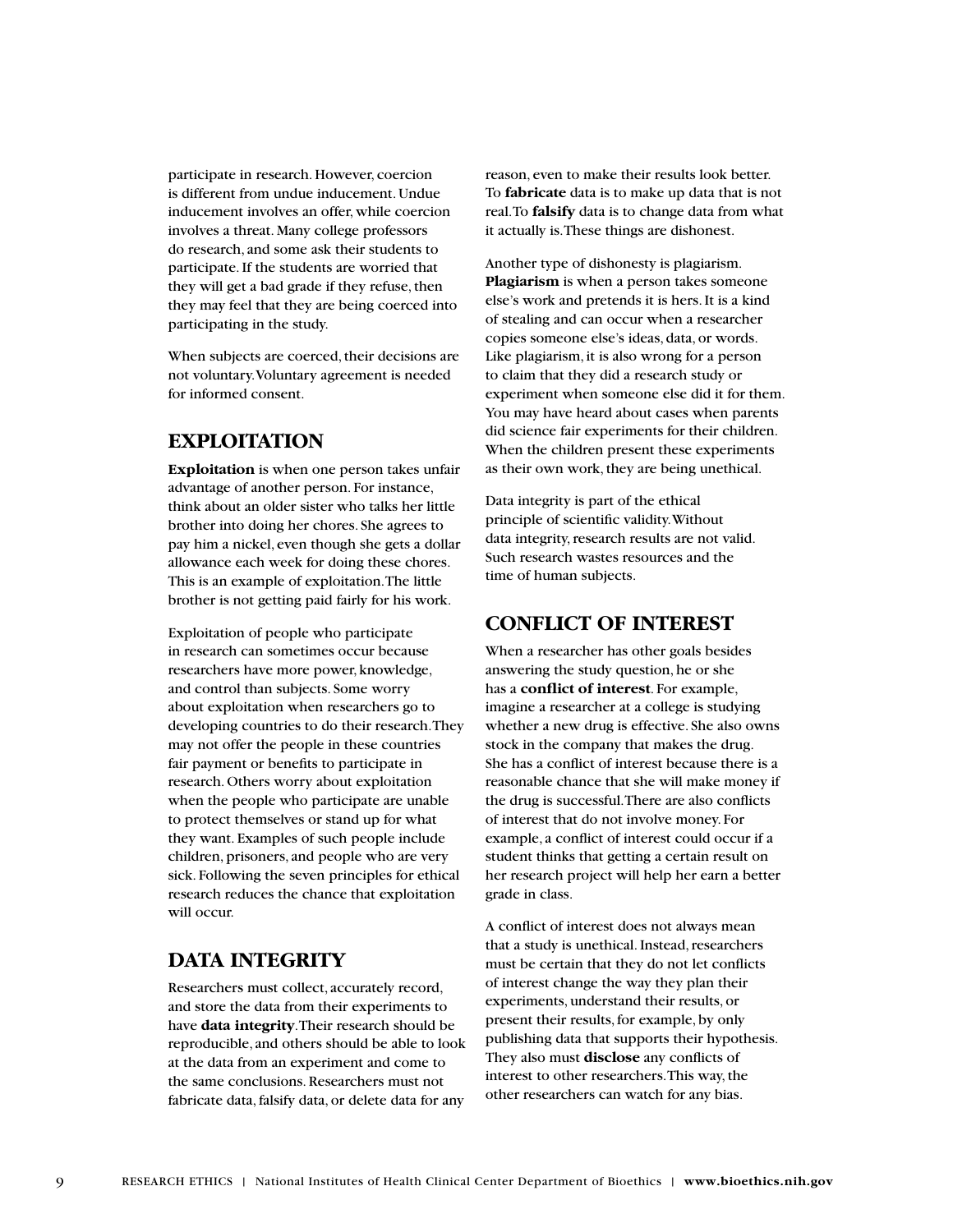It is important to think about how the seven principles for ethical research apply to specific research projects. The following are examples of how the principles might apply to students participating in a science fair.

# **Applying the Principles: The Stretching Study**

#### **Name:** Cy N. Tist

**Project:**To compare dynamic and static stretching as preparation for physical exercise.

**Hypothesis:** Cy hypothesizes that dynamic stretching will be the best preparation. He thinks the dynamic stretching group will complete an agility exercise with a faster time.

**Participants:** Cy will use male and female athletes at his school. They do dynamic exercise for their sports.

**Method:** Cy will measure and compare subjects' average times for the agility exercise. The control group will do static stretching. The experimental group will do dynamic stretching. Cy will control for any other factors by putting subjects in the static and dynamic stretching groups randomly. This way, all the naturally fast and agile subjects will not be in the same group. Cy will include at least 25 subjects in each group, so that one or two subjects do not completely change the average time.

**Results:** Cy will use the average time that it takes for each group to complete the agility exercise as his results.

| <b>Social Value</b>           | It is not known which type of stretching is better preparation for<br>exercise. The answer will be useful to improve athletic practice.<br>The information will be valuable to Cy's high school because<br>there are many athletes and active students. There are also many<br>P.E. classes that students take. Are there any other ways in which<br>Cy's project has social value?                                                                     |
|-------------------------------|---------------------------------------------------------------------------------------------------------------------------------------------------------------------------------------------------------------------------------------------------------------------------------------------------------------------------------------------------------------------------------------------------------------------------------------------------------|
| Scientific<br><b>Validity</b> | Cy designs his project using the scientific method. He has a<br>clear hypothesis and a way to test it, he is controlling for extra<br>variables, and he has a control group. He has a large enough<br>group of subjects that his results will be convincing. He also<br>has a clear way to measure his results: using the average time<br>of the groups. What else is important for scientific validity?<br>What should Cy do to ensure data integrity? |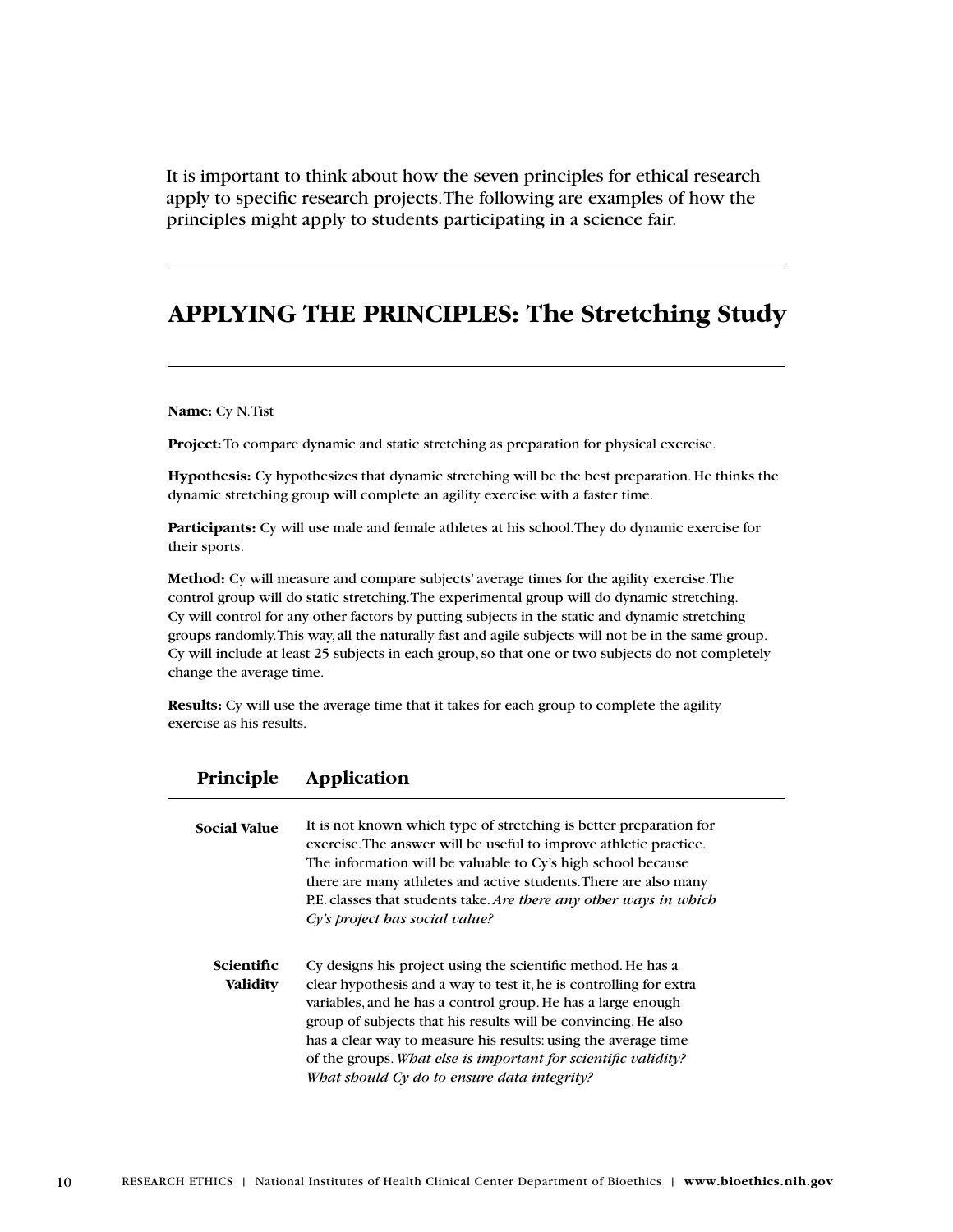| Fair Subject<br>Selection      | Cy considers using his gym class as subjects. His teacher is very<br>excited to see his results and will let him do the experiment<br>during class. In gym class, it will be easy for him to get enough<br>subjects. However, Cy decides to recruit athletes instead, because<br>the study has social value primarily for athletes. Why else might<br>Cy decide not to use his gym class? Is it possible that some of<br>the people in his class might feel pressured into participating?<br>Could this be considered coercion?                                                           |
|--------------------------------|-------------------------------------------------------------------------------------------------------------------------------------------------------------------------------------------------------------------------------------------------------------------------------------------------------------------------------------------------------------------------------------------------------------------------------------------------------------------------------------------------------------------------------------------------------------------------------------------|
| Favorable Risk/                | The risk of doing an agility exercise is not any greater than that                                                                                                                                                                                                                                                                                                                                                                                                                                                                                                                        |
| <b>Benefit Ratio</b>           | of the subjects' daily lives. This makes the study minimal risk.<br>The subjects will probably not benefit directly from being in the<br>study, but the study's social value makes the risk-benefit ratio<br>favorable. The subjects might benefit from learning the results<br>of the study, but this is an example of social value. What if the<br>study was not minimal risk? Would Cy be able to show that<br>there was a favorable risk/benefit ratio?                                                                                                                               |
| Independent<br><b>Review</b>   | Cy sends his protocol and informed consent form to the people<br>in charge of the science fair for review.                                                                                                                                                                                                                                                                                                                                                                                                                                                                                |
| Informed<br>Consent            | Cy makes an informed consent form. It states the study goal and<br>that the subjects will not benefit. It also includes the possible<br>risks, such as getting hurt stretching or exercising. It explains the<br>time and activities involved in the study. It also reminds subjects<br>that they do not have to participate. Can Cy rely only on the<br>form to make sure his subjects understand all of the important<br>information about his study? How should Cy make sure that<br>bis subjects are informed and want to participate?                                                |
| <b>Respect for</b><br>Subjects | Cy allows the subjects to stop if they want. His study does not<br>take long, so no new information is discovered while it takes<br>place. During the study, he monitors subjects to make sure that<br>they do not look hurt or distressed. When he presents his results<br>at the science fair, Cy does not use the names of his subjects in<br>order to protect their privacy. Finally, he invites the subjects to<br>the science fair to learn about his results. If during the study $Cy$<br>sees a news story saying that dynamic stretching can be<br>dangerous, what should he do? |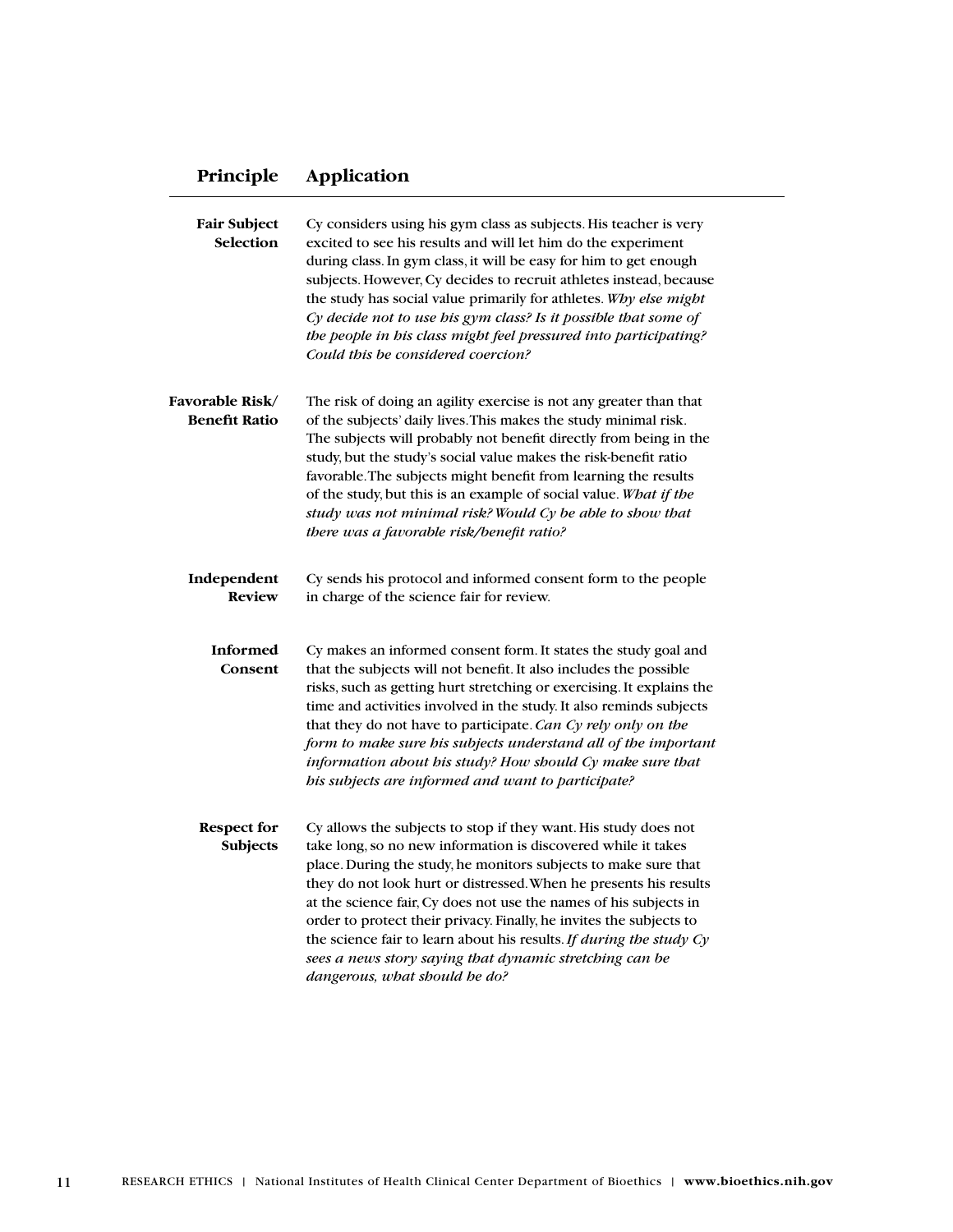# **Applying the Principles: The Cheating Survey**

**Name:** Reese Urcher

**Project:**To find out whether and to what extent high school students cheat in school.

**Hypothesis:** Reese hypothesizes that none of the students in her class have cheated.

**Participants:** Reese will use students in her grade at school.

**Method:** Reese will give her participants a survey which asks them questions about cheating, and then add up the participants' answers to the survey questions. She will recruit participants during her grade's lunch period.

**Results:** Reese will use the number of students who admit to cheating as her results.

| <b>Social Value</b>                     | Reese will find out whether cheating is a problem at her high<br>school, and her results can be used to determine whether the<br>school should change its rules to reduce cheating. What else is<br>important for social value? Does it matter what Reese does<br>with her results?                                                                                                                                              |
|-----------------------------------------|----------------------------------------------------------------------------------------------------------------------------------------------------------------------------------------------------------------------------------------------------------------------------------------------------------------------------------------------------------------------------------------------------------------------------------|
| Scientific<br><b>Validity</b>           | Reese carefully words her survey to cover many different types<br>of cheating. She takes steps to make sure the survey is anony-<br>mous. She thinks that if her subjects know the survey is confi-<br>dential, they will be more likely to tell the truth in their answers.<br>How else can Reese ensure that her survey is scientifically<br>valid? What additional steps should she take?                                     |
| <b>Fair Subject</b><br><b>Selection</b> | Reese thought about recruiting students from her classes, but she<br>wondered if she would be able to recruit a wide cross section<br>of students. She decided to recruit students during her grade's<br>lunch period so that she can get students from all classes. $Wby$<br>else might lunch be a better place to recruit her subjects than<br>classes, where a teacher might be watching the students fill<br>out the survey? |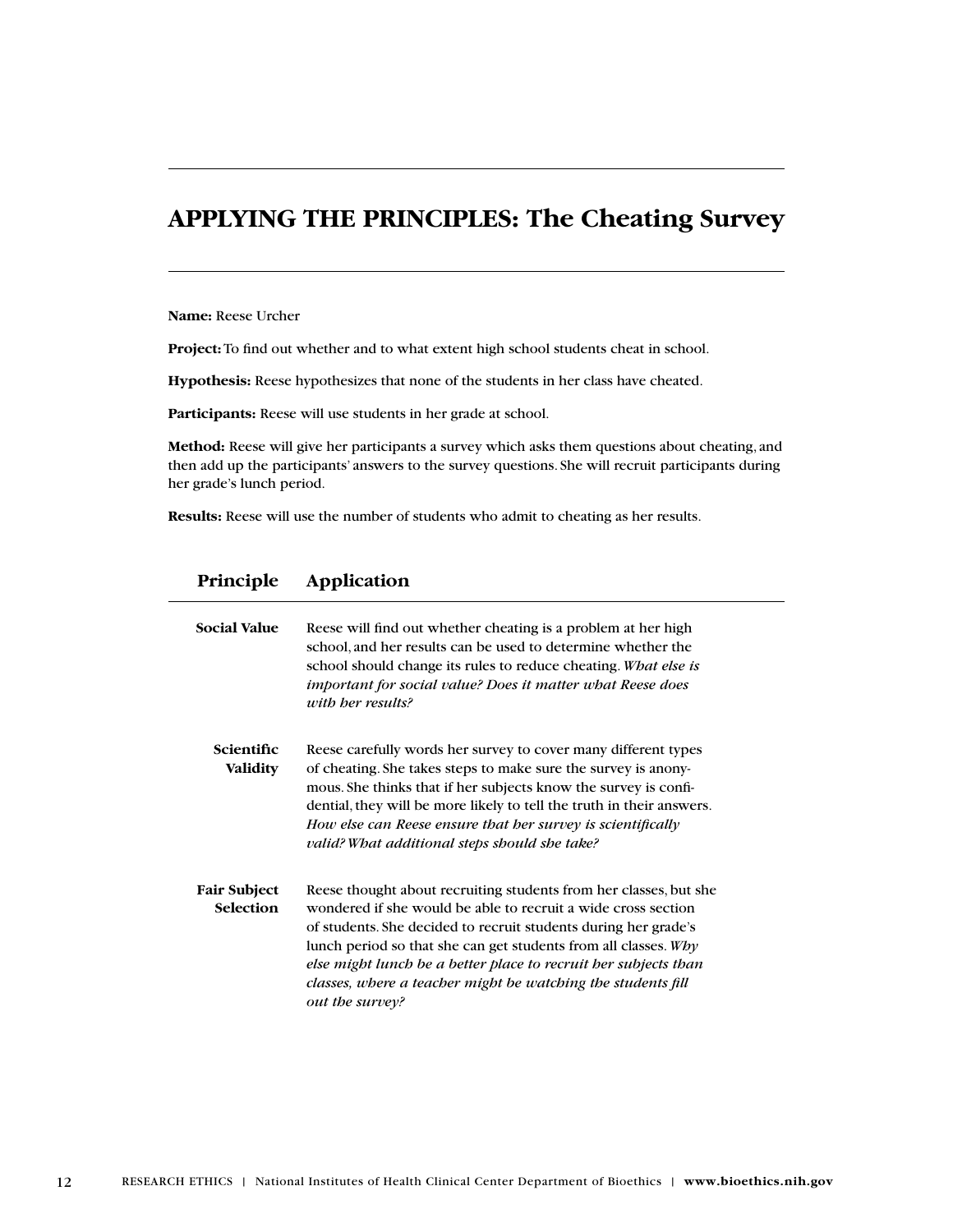| <b>Favorable Risk/</b><br><b>Benefit Ratio</b> | Reese thinks about the fact that some students might be afraid<br>to get in trouble for cheating. She decides to make the survey<br>anonymous, and make the first page a cover page without any<br>questions, so that the students will not worry that she will see<br>their answers as they turn it in. What about this survey may<br>make it riskier than some other survey projects?                                                                                                                                                                                                                                                                                                 |
|------------------------------------------------|-----------------------------------------------------------------------------------------------------------------------------------------------------------------------------------------------------------------------------------------------------------------------------------------------------------------------------------------------------------------------------------------------------------------------------------------------------------------------------------------------------------------------------------------------------------------------------------------------------------------------------------------------------------------------------------------|
| Independent<br><b>Review</b>                   | Reese sends her protocol and informed consent form to the<br>people in charge of the science fair for review.                                                                                                                                                                                                                                                                                                                                                                                                                                                                                                                                                                           |
| <b>Informed</b><br>Consent                     | Reese makes an informed consent form. It states the study goal<br>and that the subjects will not benefit. It also includes the pos-<br>sible risks, such as feeling uncomfortable when answering some<br>of the survey questions about cheating. It also reminds subjects<br>that they do not have to participate. What should Reese do to<br>make sure signing an informed consent form does not allow<br>students' survey to be traced back to them?                                                                                                                                                                                                                                  |
| Respect for<br><b>Subjects</b>                 | Reese allows students to refuse to take the survey, or leave ques-<br>tions blank if they feel uncomfortable answering them. Her study<br>does not take long, so no new information is discovered while it<br>takes place. During the study, she monitors subjects to make sure<br>that they do not look distressed. Reese does not attach names to<br>the surveys, and when she presents her results at the science fair,<br>she does not use the names of her subjects in order to protect<br>their privacy. Finally, she invites her grade to the science fair to<br>learn about her results. What should Reese do if her friends<br>want her to show them who has taken her survey? |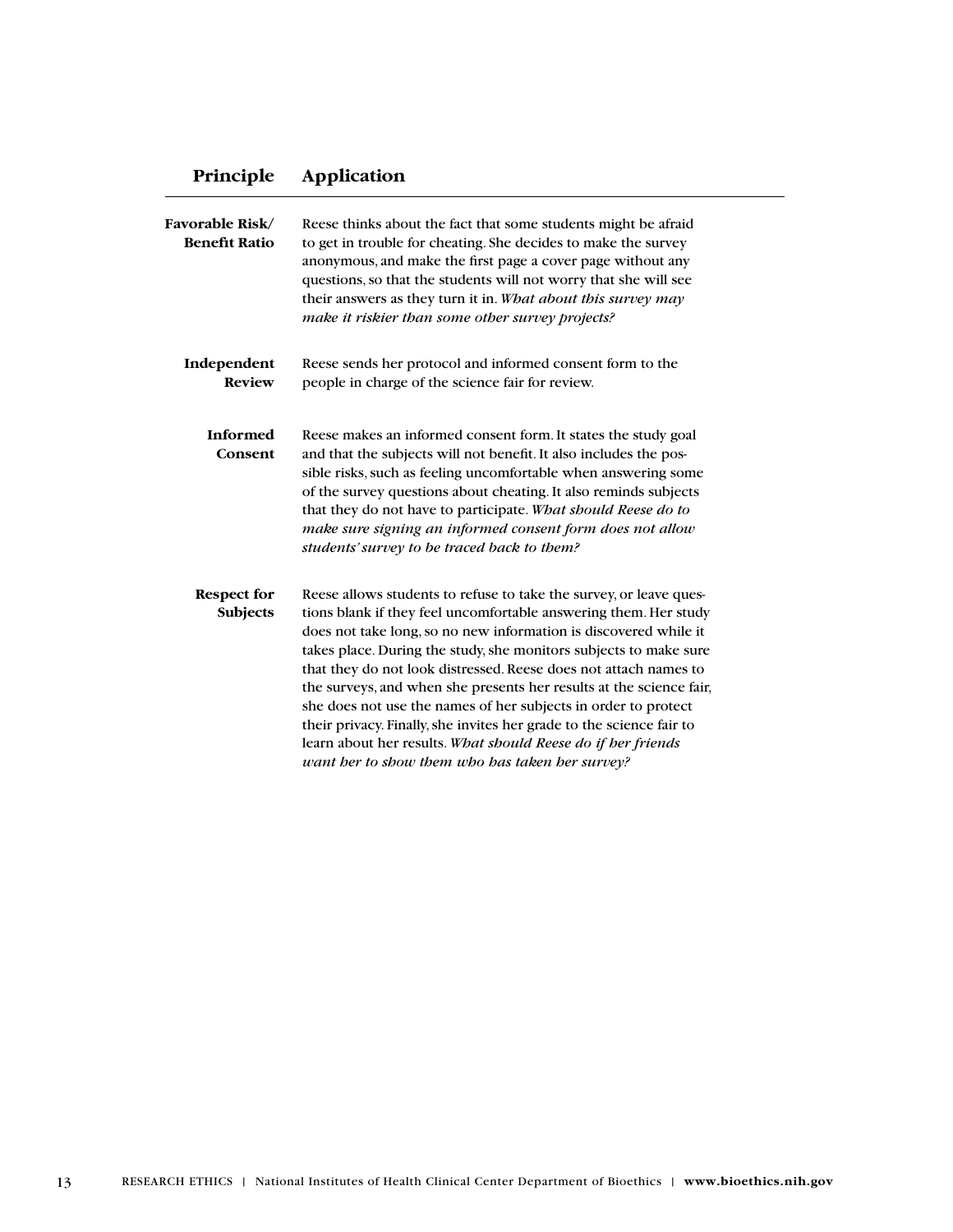### **Further Reading**

#### **From Academia**

Appelbaum, P. S., Roth, L. H., Lidz, C. W., Benson, P., & Winslade, W. (1987). False Hopes and Best Data: Consent to Research and the Therapeutic Misconception. *The Hastings Center Report,* 17 (2), 20-24.

Emanuel, E. J., Crouch, R. A., Arras, J. D., Moreno, J. D., & Grady, C. (Eds). (2003). *Ethical and Regulatory Aspects of Clinical Research*. Baltimore: The Johns Hopkins University Press.

Emanuel, E.J., & Grady, C. (2007). Four Paradigms of Clinical Research and Research Oversight. *Cambridge Quarterly of Healthcare Ethics*, 16 (1), 82-96.

Emanuel, E. J., Wendler, D., & Grady, C. (2000). What Makes Clinical Research Ethical? *Journal of the American Medical Association*, 283 (20), 2701-2711.

Hawkins, J. S., & Emanuel, E. J. (2005). Clarifying Confusions about Coercion. *The Hastings Center Report,* 35 (5), 16-19.

Hawkins, J. S., & Emanuel, E. J. (Eds). (2008). *Exploitation and Developing Countries*. Princeton: Princeton University Press.

Horng, S., & Miller, F. G. (2003). Ethical Framework for the Use of Sham Procedures in Clinical Trials. *Critical Care Medicine*, 31 (3 SUPPL), S126-S130.

Miller, F. G. (2003). Ethical Issues in Research with Healthy Volunteers: Risk Assessment. *Clinical Pharmacology and Therapeutics*, 74 (6), 513-515.

The National Commission for the Protection of Human Subjects of Biomedical and Behavioral Research. (1979). *The Belmont Report: Ethical Principles and Guidelines for the Protection of Human Subjects of Research*. Washington, D.C.: Department of Health, Education, and Welfare.

Wendler, D., & Miller, F. G. (2004). Deception in the pursuit of science. *Archives of Internal Medicine*, 164 (6), 597-600

#### **From Literature/Newspaper**

Alvarez, Julia. (2006). *Saving the World*. Chapel Hill: Algonquin Books.

le Carré, J. (2001). *The Constant Gardener*. New York: Scribner. (Also a 2005 film).

Lewis, Sinclair. (1998). *Arrowsmith*. New York: Signet Classic.

Elliot, Carl. (2008). "Guinea-pigging: healthy human subjects for drug safety trials are in demand. But is it a living?" *New Yorker*. Jan 7:36-41.

#### **Informational Brochures**

The Center for Information and Study on Clinical Research Participation (CISCRP). Education Before Participation: Helping You Make an Informed Decision about Clinical Research Participation: **www.ciscrp.org/information/documents/2006BrochureEnglish.pdf**

The National Institutes of Health (NIH) Clinical Center Department of Bioethics: **www.bioethics.nih.gov**